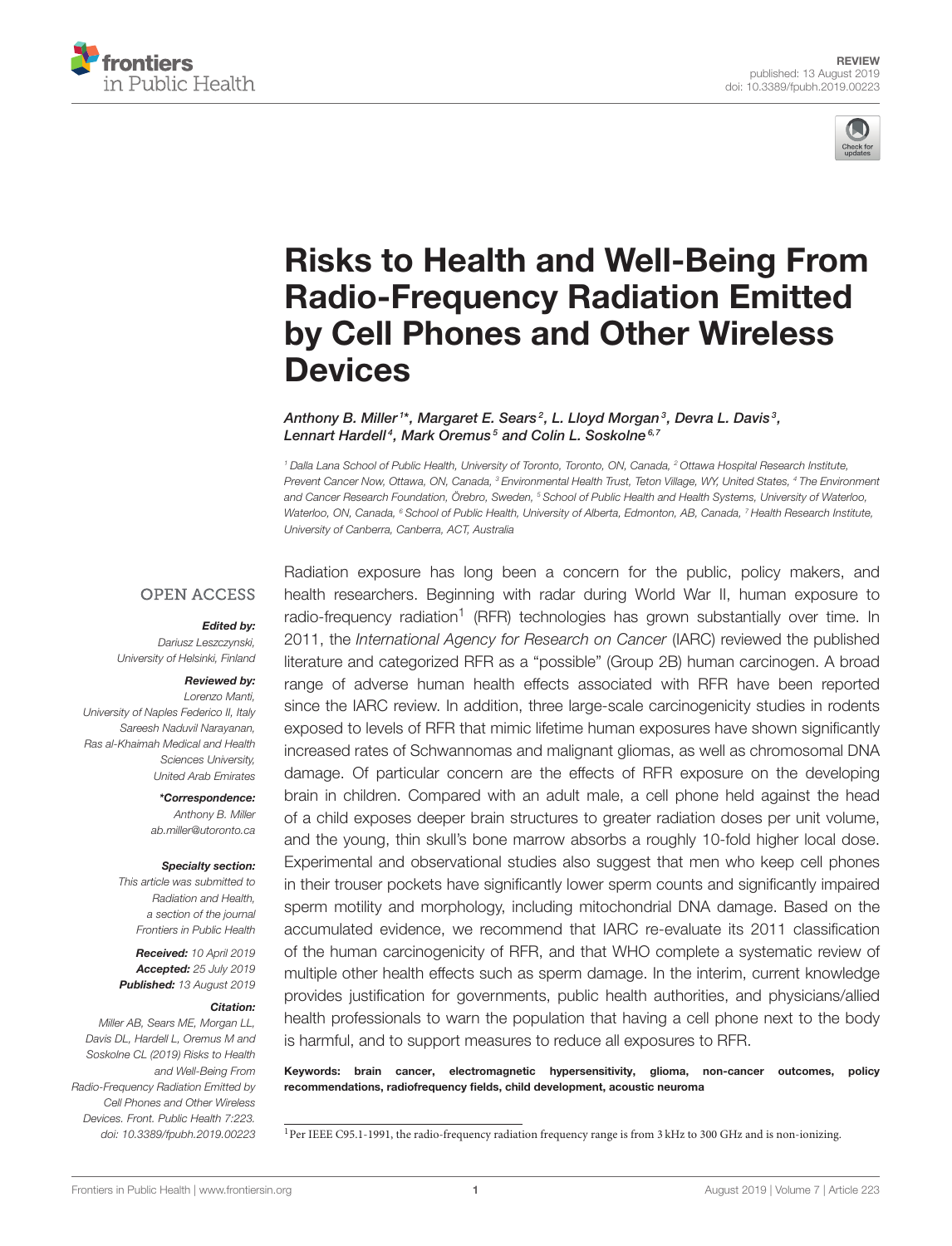# INTRODUCTION

We live in a generation that relies heavily on technology. Whether for personal use or work, wireless devices, such as cell phones, are commonly used around the world, and exposure to radiofrequency radiation (RFR) is widespread, including in public spaces [\(1,](#page-5-0) [2\)](#page-5-1).

In this review, we address the current scientific evidence on health risks from exposure to RFR, which is in the nonionizing frequency range. We focus here on human health effects, but also note evidence that RFR can cause physiological and/or morphological effects on bees, plants and trees [\(3–](#page-5-2)[5\)](#page-5-3).

We recognize a diversity of opinions on the potential adverse effects of RFR exposure from cell or mobile phones and other wireless transmitting devices (WTDs) including cordless phones and Wi-Fi. The paradigmatic approach in cancer epidemiology, which considers the body of epidemiological, toxicological, and mechanistic/cellular evidence when assessing causality, is applied.

# **CARCINOGENICITY**

Since 1998, the International Commission on Non-Ionizing Radiation Protection (ICNIRP) has maintained that no evidence of adverse biological effects of RFR exist, other than tissue heating at exposures above prescribed thresholds [\(6\)](#page-6-0).

In contrast, in 2011, an expert working group of the International Agency for Research on Cancer (IARC) categorized RFR emitted by cell phones and other WTDs as a Group 2B ("possible") human carcinogen [\(7\)](#page-6-1).

Since the IARC categorization, analyses of the large international Interphone study, a series of studies by the Hardell group in Sweden, and the French CERENAT case-control studies, signal increased risks of brain tumors, particularly with ipsilateral use [\(8\)](#page-6-2). The largest case-control studies on cell phone exposure and glioma and acoustic neuroma demonstrated significantly elevated risks that tended to increase with increasing latency, increasing cumulative duration of use, ipsilateral phone use, and earlier age at first exposure [\(8\)](#page-6-2).

Pooled analyses by the Hardell group that examined risk of glioma and acoustic neuroma stratified by age at first exposure to cell phones found the highest odds ratios among those first exposed before age 20 years [\(9](#page-6-3)[–11\)](#page-6-4). For glioma, first use of cell phones before age 20 years resulted in an odds ratio (OR) of 1.8 (95% confidence interval [CI] 1.2–2.8). For ipsilateral use, the OR was 2.3 (CI 1.3-4.2); contralateral use was 1.9 (CI 0.9-3.7). Use of cordless phone before age 20 yielded OR 2.3 (CI 1.4–3.9), ipsilateral OR 3.1 (CI 1.6–6.3) and contralateral use OR 1.5 (CI  $0.6-3.8)$  [\(9\)](#page-6-3).

Although Karipidis et al. [\(12\)](#page-6-5) and Nilsson et al. [\(13\)](#page-6-6) found no evidence of an increased incidence of gliomas in recent years in Australia and Sweden, respectively, Karipidis et al. [\(12\)](#page-6-5) only reported on brain tumor data for ages 20–59 and Nilsson et al. [\(13\)](#page-6-6) failed to include data for high grade glioma. In contrast, others have reported evidence that increases in specific types of brain tumors seen in laboratory studies are occurring in Britain and the US:

- The incidence of neuro-epithelial brain cancers has significantly increased in all children, adolescent, and young adult age groupings from birth to 24 years in the United States [\(14,](#page-6-7) [15\)](#page-6-8).
- A sustained and statistically significant rise in glioblastoma multiforme across all ages has been described in the UK [\(16\)](#page-6-9).

The incidence of several brain tumors are increasing at statistically significant rates, according to the 2010–2017 Central Brain Tumor Registry of the U.S. (CBTRUS) dataset [\(17\)](#page-6-10).

- There was a significant increase in incidence of radiographically diagnosed tumors of the pituitary from 2006 to 2012 (APC = 7.3% [95% CI: 4.1%, 10.5%]), with no significant change in incidence from 2012 to 2015 [\(18\)](#page-6-11).
- Meningioma rates have increased in all age groups from 15 through 85+ years.
- Nerve sheath tumor (Schwannoma) rates have increased in all age groups from age 20 through 84 years.
- Vestibular Schwannoma rates, as a percentage of nerve sheath tumors, have also increased from 58% in 2004 to 95% in 2010-2014.

Epidemiological evidence was subsequently reviewed and incorporated in a meta-analysis by Röösli et al. [\(19\)](#page-6-12). They concluded that overall, epidemiological evidence does not suggest increased brain or salivary gland tumor risk with mobile phone (MP) use, although the authors admitted that some uncertainty remains regarding long latency periods (>15 years), rare brain tumor subtypes, and MP usage during childhood. Of concern is that these analyses included cohort studies with poor exposure classification [\(20\)](#page-6-13).

In epidemiological studies, recall bias can play a substantial role in the attenuation of odds ratios toward the null hypothesis. An analysis of data from one large multicenter case-control study of RFR exposure, did not find that recall bias was an issue [\(21\)](#page-6-14). In another multi-country study it was found that young people can recall phone use moderately well, with recall depending on the amount of phone use and participants' characteristics [\(22\)](#page-6-15). With less rigorous querying of exposure, prospective cohort studies are unfortunately vulnerable to exposure misclassification and imprecision in identifying risk from rare events, to the point that negative results from such studies are misleading [\(8,](#page-6-2) [23\)](#page-6-16).

Another example of disparate results from studies of different design focuses on prognosis for patients with gliomas, depending upon cell phone use. A Swedish study on glioma found lower survival in patients with glioblastoma associated with long term use of wireless phones [\(24\)](#page-6-17). Ollson et al. [\(25\)](#page-6-18), however, reported no indication of reduced survival among glioblastoma patients in Denmark, Finland and Sweden with a history of mobile phone use (ever regular use, time since start of regular use, cumulative call time overall or in the last 12 months) relative to no or non-regular use. Notably, Olsson et al. [\(25\)](#page-6-18) differed from Carlberg and Hardell [\(24\)](#page-6-17) in that the study did not include use of cordless phones, used shorter latency time and excluded patients older than 69 years. Furthermore, a major shortcoming was that patients with the worst prognosis were excluded, as in Finland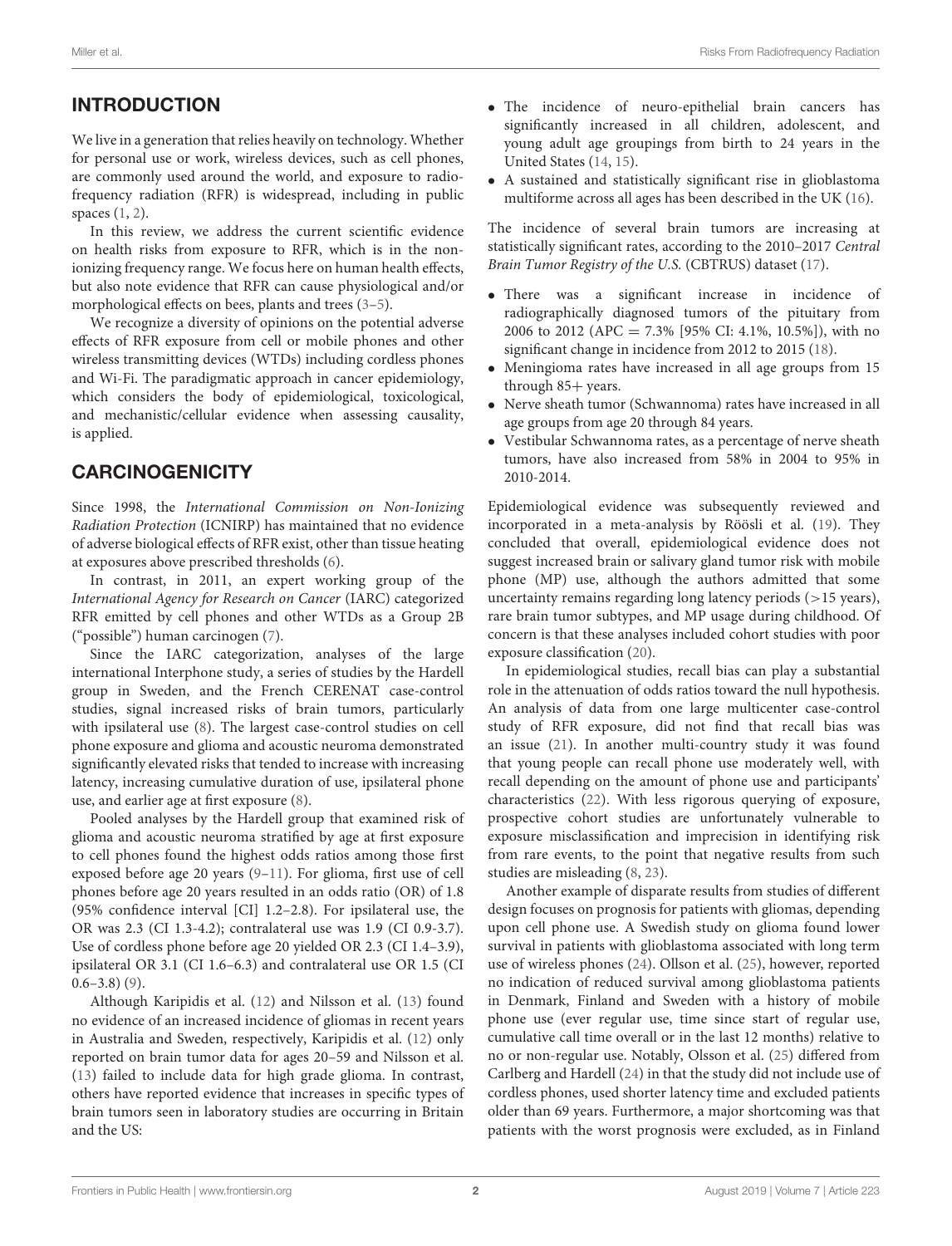inoperable cases were excluded, all of which would bias the risk estimate toward unity.

In the interim, three large-scale toxicological (animal carcinogenicity) studies support the human evidence, as do modeling, cellular and DNA studies identifying vulnerable subgroups of the population.

The U.S. National Toxicology Program (NTP) (National Toxicology Program [\(26,](#page-6-19) [27\)](#page-6-20) has reported significantly increased incidence of glioma and malignant Schwannoma (mostly on the nerves on the heart, but also additional organs) in large animal carcinogenicity studies with exposure to levels of RFR that did not significantly heat tissue. Multiple organs (e.g., brain, heart) also had evidence of DNA damage. Although these findings have been dismissed by the ICNIRP [\(28\)](#page-6-21), one of the key originators of the NTP study has refuted the criticisms [\(29\)](#page-6-22).

A study by Italy's Ramazzini Institute has evaluated lifespan environmental exposure of rodents to RFR, as generated by 1.8 GHz GSM antennae of cell phone radio base stations. Although the exposures were 60 to 6,000 times lower than those in the NTP study, statistically significant increases in Schwannomas of the heart in male rodents exposed to the highest dose, and Schwann-cell hyperplasia in the heart in male and female rodents were observed [\(30\)](#page-6-23). A non-statistically significant increase in malignant glial tumors in female rodents also was detected. These findings with far field exposure to RFR are consistent with and reinforce the results of the NTP study on near field exposure. Both reported an increase in the incidence of tumors of the brain and heart in RFR-exposed Sprague-Dawley rats, which are tumors of the same histological type as those observed in some epidemiological studies on cell phone users.

Further, in a 2015 animal carcinogenicity study, tumor promotion by exposure of mice to RFR at levels below exposure limits for humans was demonstrated [\(31\)](#page-6-24). Co-carcinogenicity of RFR was also demonstrated by Soffritti and Giuliani [\(32\)](#page-6-25) who examined both power-line frequency magnetic fields as well as 1.8 GHz modulated RFR. They found that exposure to Sinusoidal-50 Hz Magnetic Field (S-50 Hz MF) combined with acute exposure to gamma radiation or to chronic administration of formaldehyde in drinking water induced a significantly increased incidence of malignant tumors in male and female Sprague Dawley rats. In the same report, preliminary results indicate higher incidence of malignant Schwannoma of the heart after exposure to RFR in male rats. Given the ubiquity of many of these co-carcinogens, this provides further evidence to support the recommendation to reduce the public's exposure to RFR to as low as is reasonably achievable.

Finally, a case series highlights potential cancer risk from cell phones carried close to the body. West et al. [\(33\)](#page-6-26) reported four "extraordinary" multifocal breast cancers that arose directly under the antennae of the cell phones habitually carried within the bra, on the sternal side of the breast (the opposite of the norm). We note that case reports can point to major unrecognized hazards and avenues for further investigation, although they do not usually provide direct causal evidence.

In a study of four groups of men, of which one group did not use mobile phones, it was found that DNA damage indicators in hair follicle cells in the ear canal were higher in the RFR exposure groups than in the control subjects. In addition, DNA damage increased with the daily duration of exposure [\(34\)](#page-6-27).

Many profess that RFR cannot be carcinogenic as it has insufficient energy to cause direct DNA damage. In a review, Vijayalaxmi and Prihoda [\(35\)](#page-6-28) found some studies suggested significantly increased damage in cells exposed to RF energy compared to unexposed and/or sham-exposed control cells, others did not. Unfortunately, however, in grading the evidence, these authors failed to consider baseline DNA status or the fact that genotoxicity has been poorly predicted using tissue culture studies [\(36\)](#page-6-29). As well funding, a strong source of bias in this field of enquiry, was not considered [\(37\)](#page-6-30).

# CHILDREN AND REPRODUCTION

As a result of rapid growth rates and the greater vulnerability of developing nervous systems, the long-term risks to children from RFR exposure from cell phones and other WTDs are expected to be greater than those to adults [\(38\)](#page-6-31). By analogy with other carcinogens, longer opportunities for exposure due to earlier use of cell phones and other WTDs could be associated with greater cancer risks in later life.

Modeling of energy absorption can be an indicator of potential exposure to RFR. A study modeling the exposure of children 3– 14 years of age to RFR has indicated that a cell phone held against the head of a child exposes deeper brain structures to roughly double the radiation doses (including fluctuating electrical and magnetic fields) per unit volume than in adults, and also that the marrow in the young, thin skull absorbs a roughly 10-fold higher local dose than in the skull of an adult male [\(39\)](#page-6-32). Thus, pediatric populations are among the most vulnerable to RFR exposure.

The increasing use of cell phones in children, which can be regarded as a form of addictive behavior [\(40\)](#page-7-0), has been shown to be associated with emotional and behavioral disorders. Divan et al. [\(41\)](#page-7-1) studied 13,000 mothers and children and found that prenatal exposure to cell phones was associated with behavioral problems and hyperactivity in children. A subsequent Danish study of 24,499 children found a 23% increased odds of emotional and behavioral difficulties at age 11 years among children whose mothers reported any cell phone use at age 7 years, compared to children whose mothers reported no use at age 7 years [\(42\)](#page-7-2). A cross-sectional study of 4,524 US children aged 8–11 years from 20 study sites indicated that shorter screen time and longer sleep periods independently improved child cognition, with maximum benefits achieved with low screen time and age-appropriate sleep times [\(43\)](#page-7-3). Similarly, a cohort study of Swiss adolescents suggested a potential adverse effect of RFR on cognitive functions that involve brain regions mostly exposed during mobile phone use [\(44\)](#page-7-4). Sage and Burgio et al. [\(45\)](#page-7-5) posit that epigenetic drivers and DNA damage underlie adverse effects of wireless devices on childhood development.

RFR exposure occurs in the context of other exposures, both beneficial (e.g., nutrition) and adverse (e.g., toxicants or stress). Two studies identified that RFR potentiated adverse effects of lead on neurodevelopment, with higher maternal use of mobile phones during pregnancy [1,198 mother-child pairs, [\(46\)](#page-7-6)] and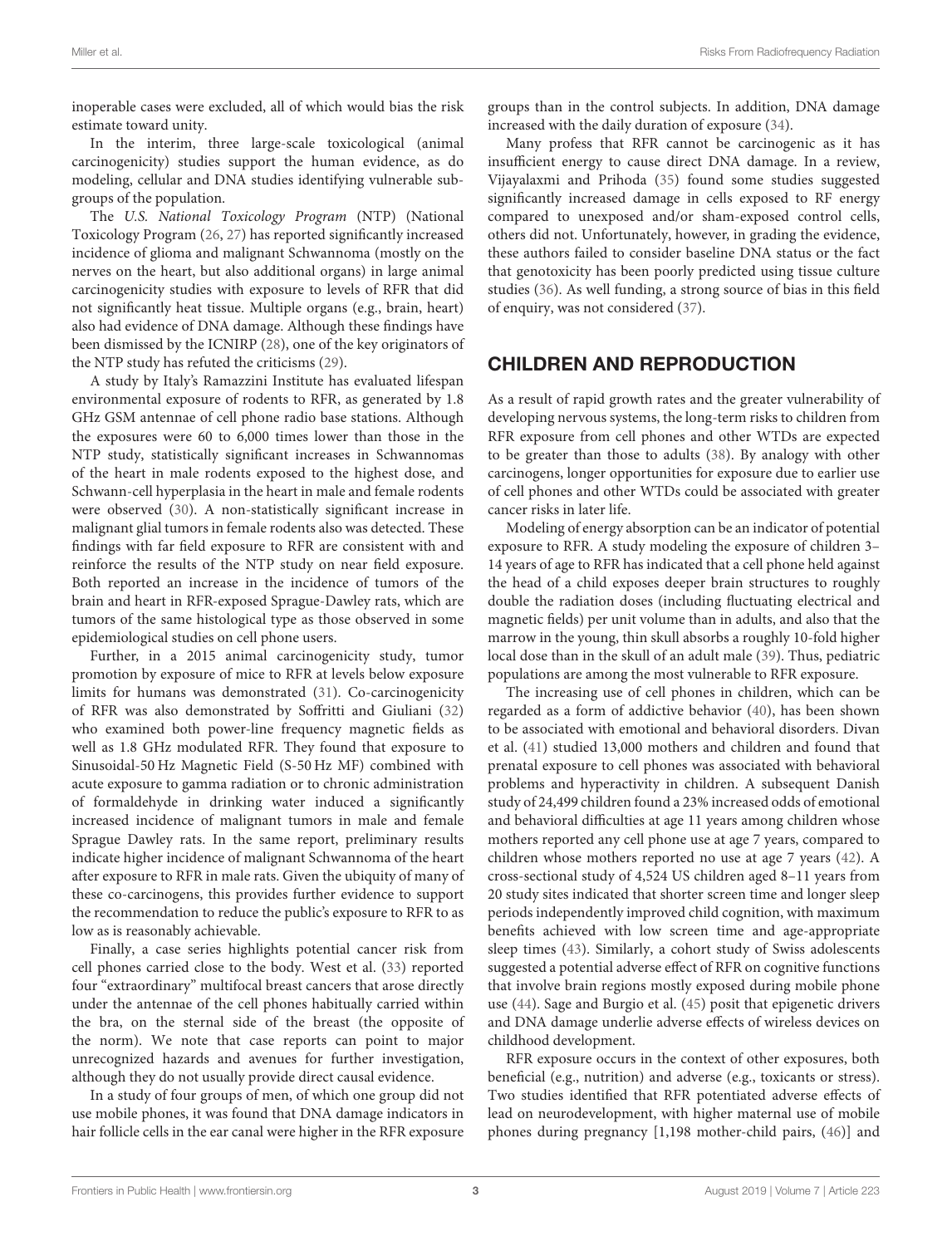Attention Deficit Hyper-activity Disorder (ADHD) with higher cell phone use and higher blood lead levels, in 2,422 elementary school children [\(47\)](#page-7-7).

A study of Mobile Phone Base Station Tower settings adjacent to school buildings has found that high exposure of male students to RFR from these towers was associated with delayed fine and gross motor skills, spatial working memory, and attention in adolescent students, compared with students who were exposed to low RFR [\(48\)](#page-7-8). A recent prospective cohort study showed a potential adverse effect of RFR brain dose on adolescents' cognitive functions including spatial memory that involve brain regions exposed during cell phone use [\(44\)](#page-7-4).

In a review, Pall [\(49\)](#page-7-9) concluded that various non-thermal microwave EMF exposures produce diverse neuropsychiatric effects. Both animal research [\(50](#page-7-10)[–52\)](#page-7-11) and human studies of brain imaging research [\(53–](#page-7-12)[56\)](#page-7-13) indicate potential roles of RFR in these outcomes.

Male fertility has been addressed in cross-sectional studies in men. Associations between keeping cell phones in trouser pockets and lower sperm quantity and quality have been reported [\(57\)](#page-7-14). Both in vivo and in vitro studies with human sperm confirm adverse effects of RFR on the testicular proteome and other indicators of male reproductive health [\(57,](#page-7-14) [58\)](#page-7-15), including infertility [\(59\)](#page-7-16). Rago et al. [\(60\)](#page-7-17) found significantly altered sperm DNA fragmentation in subjects who use mobile phones for more than 4 h/day and in particular those who place the device in the trousers pocket. In a cohort study, Zhang et al. [\(61\)](#page-7-18) found that cell phone use may negatively affect sperm quality in men by decreasing the semen volume, sperm concentration, or sperm count, thus impairing male fertility. Gautam et al. [\(62\)](#page-7-19) studied the effect of 3G (1.8–2.5 GHz) mobile phone radiation on the reproductive system of male Wistar rats. They found that exposure to mobile phone radiation induces oxidative stress in the rats which may lead to alteration in sperm parameters affecting their fertility.

## RELATED OBSERVATIONS, IMPLICATIONS AND STRENGTHS OF CURRENT EVIDENCE

An extensive review of numerous published studies confirms non-thermally induced biological effects or damage (e.g., oxidative stress, damaged DNA, gene and protein expression, breakdown of the blood-brain barrier) from exposure to RFR [\(63\)](#page-7-20), as well as adverse (chronic) health effects from longterm exposure [\(64\)](#page-7-21). Biological effects of typical population exposures to RFR are largely attributed to fluctuating electrical and magnetic fields [\(65–](#page-7-22)[67\)](#page-7-23).

Indeed, an increasing number of people have developed constellations of symptoms attributed to exposure to RFR (e.g., headaches, fatigue, appetite loss, insomnia), a syndrome termed Microwave Sickness or Electro-Hyper-Sensitivity (EHS) [\(68](#page-7-24)[–70\)](#page-7-25).

Causal inference is supported by consistency between epidemiological studies of the effects of RFR on induction of human cancer, especially glioma and vestibular Schwannomas, and evidence from animal studies [\(8\)](#page-6-2). The combined weight of the evidence linking RFR to public health risks includes a broad array of findings: experimental biological evidence of non-thermal effects of RFR; concordance of evidence regarding carcinogenicity of RFR; human evidence of male reproductive damage; human and animal evidence of developmental harms; and limited human and animal evidence of potentiation of effects from chemical toxicants. Thus, diverse, independent evidence of a potentially troubling and escalating problem warrants policy intervention.

# CHALLENGES TO RESEARCH, FROM RAPID TECHNOLOGICAL ADVANCES

Advances in RFR-related technologies have been and continue to be rapid. Changes in carrier frequencies and the growing complexity of modulation technologies can quickly render "yesterdays" technologies obsolete. This rapid obsolescence restricts the amount of data on human RFR exposure to particular frequencies, modulations and related health outcomes that can be collected during the lifespan of the technology in question.

Epidemiological studies with adequate statistical power must be based upon large numbers of participants with sufficient latency and intensity of exposure to specific technologies. Therefore, a lack of epidemiological evidence does not necessarily indicate an absence of effect, but rather an inability to study an exposure for the length of time necessary, with an adequate sample size and unexposed comparators, to draw clear conclusions. For example, no case-control study has been published on fourth generation (4G; 2–8 GHz) Long-term Evolution (LTE) modulation, even though the modulation was introduced in 2010 and achieved a 39% market share worldwide by 2018 [\(71\)](#page-7-26).

With this absence of human evidence, governments must require large-scale animal studies (or other appropriate studies of indicators of carcinogenicity and other adverse health effects) to determine whether the newest modulation technologies incur risks, prior to release into the marketplace. Governments should also investigate short-term impacts such as insomnia, memory, reaction time, hearing and vision, especially those that can occur in children and adolescents, whose use of wireless devices has grown exponentially within the past few years.

The Telecom industry's fifth generation (5G) wireless service will require the placement of many times more small antennae/cell towers close to all recipients of the service, because solid structures, rain and foliage block the associated millimeter wave RFR [\(72\)](#page-7-27). Frequency bands for 5G are separated into two different frequency ranges. Frequency Range 1 (FR1) includes sub-6 GHz frequency bands, some of which are bands traditionally used by previous standards, but has been extended to cover potential new spectrum offerings from 410 to 7,125 MHz. Frequency Range 2 (FR2) includes higher frequency bands from 24.25 to 52.6 GHz. Bands in FR2 are largely of millimeter wave length, these have a shorter range but a higher available bandwidth than bands in the FR1. 5G technology is being developed as it is also being deployed, with large arrays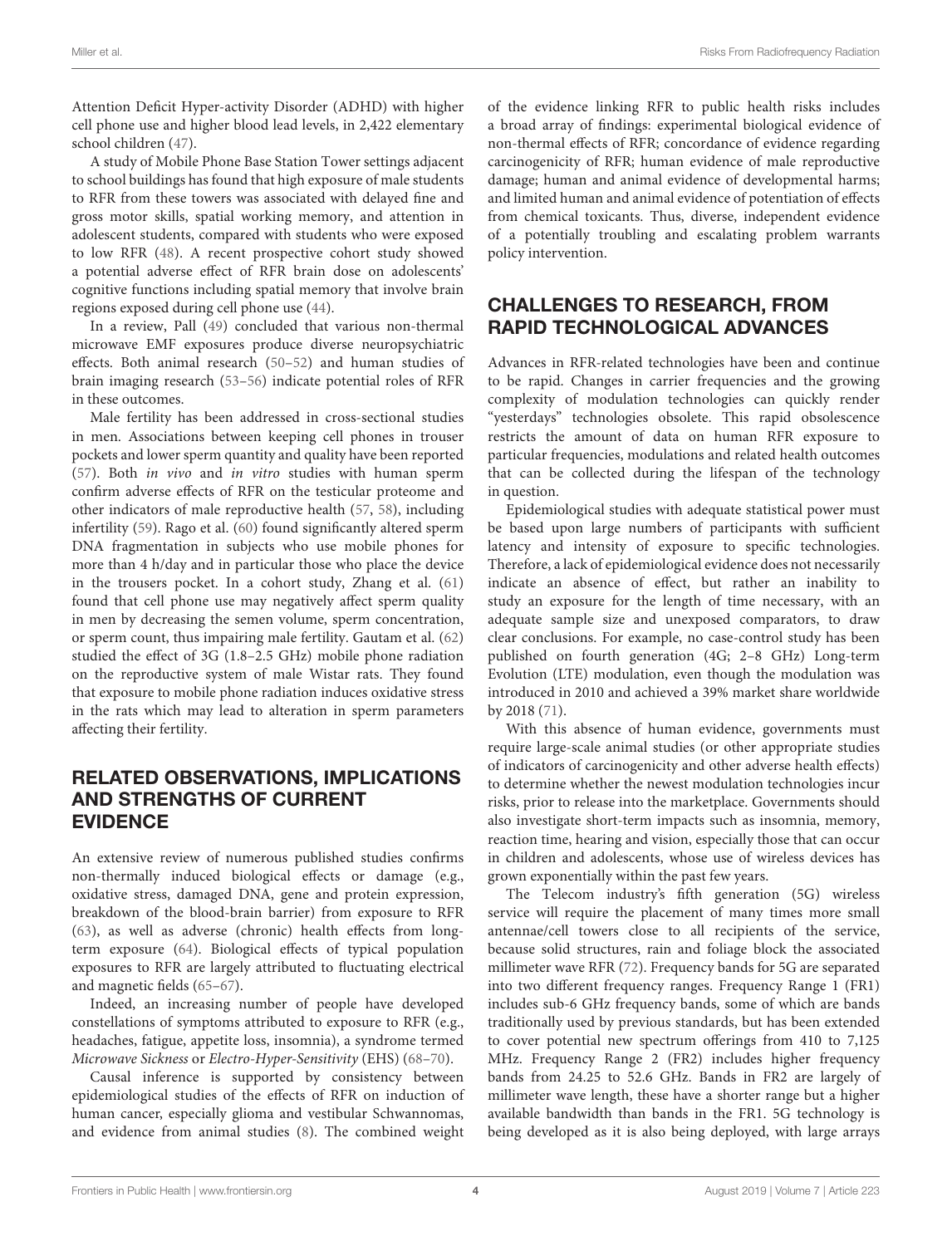of directional, steerable, beam-forming antennae, operating at higher power than previous technologies. 5G is not stand-alone it will operate and interface with other (including 3G and 4G) frequencies and modulations to enable diverse devices under continual development for the "internet of things," driverless vehicles and more [\(72\)](#page-7-27).

Novel 5G technology is being rolled out in several densely populated cities, although potential chronic health or environmental impacts have not been evaluated and are not being followed. Higher frequency (shorter wavelength) radiation associated with 5G does not penetrate the body as deeply as frequencies from older technologies although its effects may be systemic [\(73,](#page-7-28) [74\)](#page-7-29). The range and magnitude of potential impacts of 5G technologies are under-researched, although important biological outcomes have been reported with millimeter wavelength exposure. These include oxidative stress and altered gene expression, effects on skin and systemic effects such as on immune function [\(74\)](#page-7-29). In vivo studies reporting resonance with human sweat ducts [\(73\)](#page-7-28), acceleration of bacterial and viral replication, and other endpoints indicate the potential for novel as well as more commonly recognized biological impacts from this range of frequencies, and highlight the need for research before population-wide continuous exposures.

# GAPS IN APPLYING CURRENT EVIDENCE

Current exposure limits are based on an assumption that the only adverse health effect from RFR is heating from short-term (acute), time-averaged exposures [\(75\)](#page-7-30). Unfortunately, in some countries, notably the US, scientific evidence of the potential hazards of RFR has been largely dismissed [\(76\)](#page-7-31). Findings of carcinogenicity, infertility and cell damage occurring at daily exposure levels—within current limits—indicate that existing exposure standards are not sufficiently protective of public health. Evidence of carcinogenicity alone, such as that from the NTP study, should be sufficient to recognize that current exposure limits are inadequate.

Public health authorities in many jurisdictions have not yet incorporated the latest science from the U.S. NTP or other groups. Many cite 28-year old guidelines by the Institute of Electrical and Electronic Engineers which claimed that "Research on the effects of chronic exposure and speculations on the biological significance of non-thermal interactions have not yet resulted in any meaningful basis for alteration of the standard"  $(77)^2$  $(77)^2$ .

Conversely, some authorities have taken specific actions to reduce exposure to their citizens [\(78\)](#page-7-33), including testing and recalling phones that exceed current exposure limits.

While we do not know how risks to individuals from using cell phones may be offset by the benefits to public health of being able to summon timely health, fire and police emergency services, the findings reported above underscore the importance of evaluating potential adverse health effects from RFR exposure, and taking pragmatic, practical actions to minimize exposure.

We propose the following considerations to address gaps in the current body of evidence:

- As many claim that we should by now be seeing an increase in the incidence of brain tumors if RFR causes them, ignoring the increases in brain tumors summarized above, a detailed evaluation of age-specific, location-specific trends in the incidence of gliomas in many countries is warranted.
- Studies should be designed to yield the strongest evidence, most efficiently:
- ➢ Population-based case-control designs can be more statistically powerful to determine relationships with rare outcomes such as glioma, than cohort studies. Such studies should explore the relationship between energy absorption (SAR[3](#page-4-1) ), duration of exposure, and adverse outcomes, especially brain cancer, cardiomyopathies and abnormal cardiac rythms, hematologic malignancies, thyroid cancer.
- $\triangleright$  Cohort studies are inefficient in the study of rare outcomes with long latencies, such as glioma, because of costconsiderations relating to the follow-up required of very large cohorts needed for the study of rare outcomes. In addition, without continual resource-consuming followup at frequent intervals, it is not possible to ascertain ongoing information about changing technologies, uses (e.g., phoning vs. texting or accessing the Internet) and/or exposures.
- $\triangleright$  Cross-sectional studies comparing high-, medium-, and low-exposure persons may yield hypothesis-generating information about a range of outcomes relating to memory, vision, hearing, reaction-time, pain, fertility, and sleep patterns.
- Exposure assessment is poor in this field, with very little finegrained detail as to frequencies and modulations, doses and dose rates, and peak exposures, particularly over the longterm. Solutions such as wearable meters and phone apps have not yet been incorporated in large-scale research.
- Systematic reviews on the topic could use existing databases of research reports, such as the one created by Oceania Radiofrequency Science Advisory Association [\(79\)](#page-8-0) or EMF Portal [\(80\)](#page-8-1), to facilitate literature searches.
- Studies should be conducted to determine appropriate locations for installation of antennae and other broadcasting systems; these studies should include examination of biomarkers of inflammation, genotoxicity, and other health indicators in persons who live at different radiuses around these installations. This is difficult to study in the general population because many people's greatest exposure arises from their personal devices.
- Further work should be undertaken to determine the distance that wireless technology antennae should be kept away from humans to ensure acceptable levels of safety, distinguishing among a broad range of sources (e.g., from commercial transmitters to Bluetooth devices), recognizing that exposures fall with the inverse of the square of the distance

<span id="page-4-0"></span><sup>2</sup>The FCC adopted the IEEE C95.1 1991 standard in 1996.

<span id="page-4-1"></span><sup>3</sup>When necessary, SAR values should be adjusted for age of child in W/kg.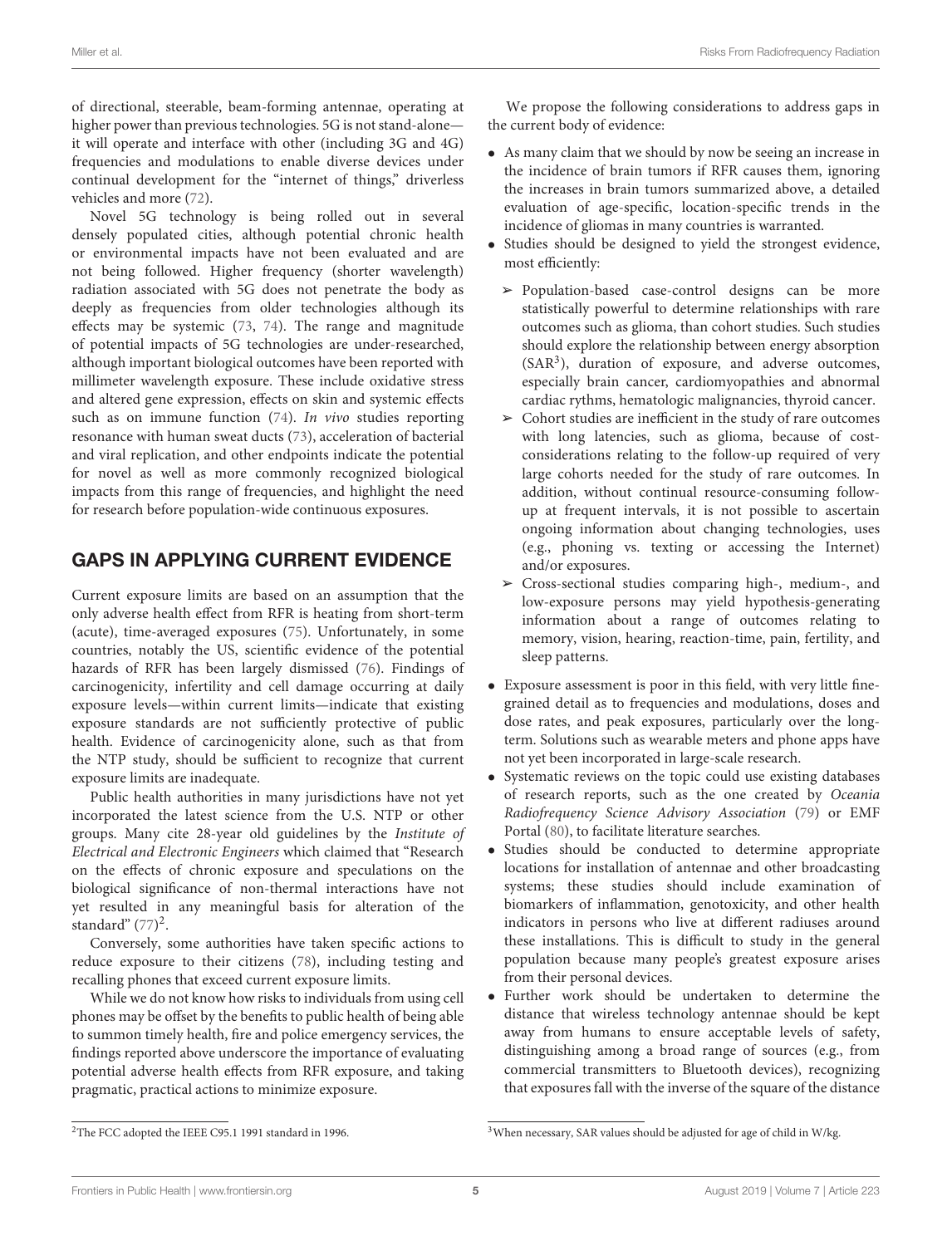(The inverse-square law specifies that intensity is inversely proportional to the square of the distance from the source of radiation). The effective radiated power from cell towers needs to be regularly measured and monitored.

# POLICY RECOMMENDATIONS BASED ON THE EVIDENCE TO DATE

At the time of writing, a total of 32 countries or governmental bodies within these countries<sup>[4](#page-5-4)</sup> have issued policies and health recommendations concerning exposure to RFR [\(78\)](#page-7-33). Three U.S. states have issued advisories to limit exposure to RFR [\(81–](#page-8-2)[83\)](#page-8-3) and the Worcester Massachusetts Public Schools [\(84\)](#page-8-4) voted to post precautionary guidelines on Wi-Fi radiation on its website. In France, Wi-Fi has been removed from pre-schools and ordered to be shut off in elementary schools when not in use, and children aged 16 years or under are banned from bringing cell phones to school [\(85\)](#page-8-5). Because the national test agency found 9 out of 10 phones exceeded permissible radiation limits, France is also recalling several million phones.

We therefore recommend the following:

- 1. Governmental and institutional support of data collection and analysis to monitor potential links between RFR associated with wireless technology and cancers, sperm, the heart, the nervous system, sleep, vision and hearing, and effects on children.
- 2. Further dissemination of information regarding potential health risk information that is in wireless devices and manuals is necessary to respect users' Right To Know. Cautionary statements and protective measures should be posted on packaging and at points of sale. Governments should follow the practice of France, Israel and Belgium and mandate labeling, as for tobacco and alcohol.
- 3. Regulations should require that any WTD that could be used or carried directly against the skin (e.g., a cell phone) or in close proximity (e.g., a device being used on the lap of a small child) be tested appropriately as used, and that this information be prominently displayed at point of sale, on packaging, and both on the exterior and within the device.
- 4. IARC should convene a new working group to update the categorization of RFR, including current scientific findings

## REFERENCES

- <span id="page-5-0"></span>1. Carlberg M, Hedendahl L, Koppel T, Hardell L. High ambient radiofrequency radiation in Stockholm city, Sweden. Oncol Lett. (2019) 17:1777–83. doi: [10.3892/ol.2018.9789](https://doi.org/10.3892/ol.2018.9789)
- <span id="page-5-1"></span>2. Hardell L, Carlberg M, Hedendahl LK. Radiofrequency radiation from nearby base stations gives high levels in an apartment in Stockholm, Sweden: a case report. Oncol Lett. [\(2018\) 15:7871–83. doi: 10.3892/ol.2018.](https://doi.org/10.3892/ol.2018.8285) 8285

that highlight, in particular, risks to youngsters of subsequent cancers. We note that an IARC Advisory Group has recently recommended that RFR should be re-evaluated by the IARC Monographs program with high priority.

- 5. The World Health Organization (WHO) should complete its long-standing RFR systematic review project, using strong modern scientific methods. National and regional public health authorities similarly need to update their understanding and to provide adequate precautionary guidance for the public to minimize potential health risks.
- 6. Emerging human evidence is confirming animal evidence of developmental problems with RFR exposure during pregnancy. RFR sources should be avoided and distanced from expectant mothers, as recommended by physicians and scientists [\(babysafeproject.org\)](https://www.babysafeproject.org/).
- 7. Other countries should follow France, limiting RFR exposure in children under 16 years of age.
- 8. Cell towers should be distanced from homes, daycare centers, schools, and places frequented by pregnant women, men who wish to father healthy children, and the young.

Specific examples of how the health policy recommendations above, invoking the Precautionary Principle, might be practically applied to protect public health, are provided in the **[Annex](#page-9-0)**.

# AUTHOR CONTRIBUTIONS

All authors listed have made a substantial, direct and intellectual contribution to the work, and approved it for publication.

## ACKNOWLEDGMENTS

The authors acknowledge the contributions of Mr. Ali Siddiqui in drafting the Policy Recommendations, and those from members of the Board of the International Network for Epidemiology in Policy (INEP) into previous iterations of this manuscript. We are grateful to external reviewers for their thoughtful critiques that have served to improve both accuracy and presentation.This manuscript was initially developed by the authors as a draft of a Position Statement of INEP. The opportunity was then provided to INEP's 23 member organizations to endorse what the INEP Board had recommended, but 12 of those member organizations elected not to vote. Of the 11 that did vote, three endorsed the statement, two voted against it, and six abstained. Ultimately, the Board voted to abandon its involvement with what it determined to be a divisive topic. The authors then decided that, in the public interest, the document should be published independent of INEP.

- <span id="page-5-2"></span>3. Halgamuge MN. Review: weak radiofrequency radiation exposure from mobile phone radiation on plants. Electromagn Biol Med. (2017) 36:213–35. doi: [10.1080/15368378.2016.1220389](https://doi.org/10.1080/15368378.2016.1220389)
- 4. Odemer R, Odemer F. Effects of radiofrequency electromagnetic radiation (RF-EMF) on honey bee queen development and mating success. Sci Total Environ. (2019) 661:553–62. doi: [10.1016/j.scitotenv.2019.01.154](https://doi.org/10.1016/j.scitotenv.2019.01.154)
- <span id="page-5-3"></span>5. Waldmann-Selsam C, Balmori-de la Plante A, Breunig H, Balmori A. Radiofrequency radiation injures trees around mobile phone base stations. Sci Total Environ. (2016) 572:554–69. doi: [10.1016/j.scitotenv.2016.08.045](https://doi.org/10.1016/j.scitotenv.2016.08.045)

<span id="page-5-4"></span><sup>4</sup>Argentina, Australia, Austria, Belgium, Canada, Chile, Cyprus, Denmark, European Environmental Agency, European Parliament, Finland, France, French Polynesia, Germany, Greece, Italy, India, Ireland, Israel, Namibia, New Zealand, Poland, Romania, Russia, Singapore, Spain, Switzerland, Taiwan, Tanzania, Turkey, United Kingdom, United States.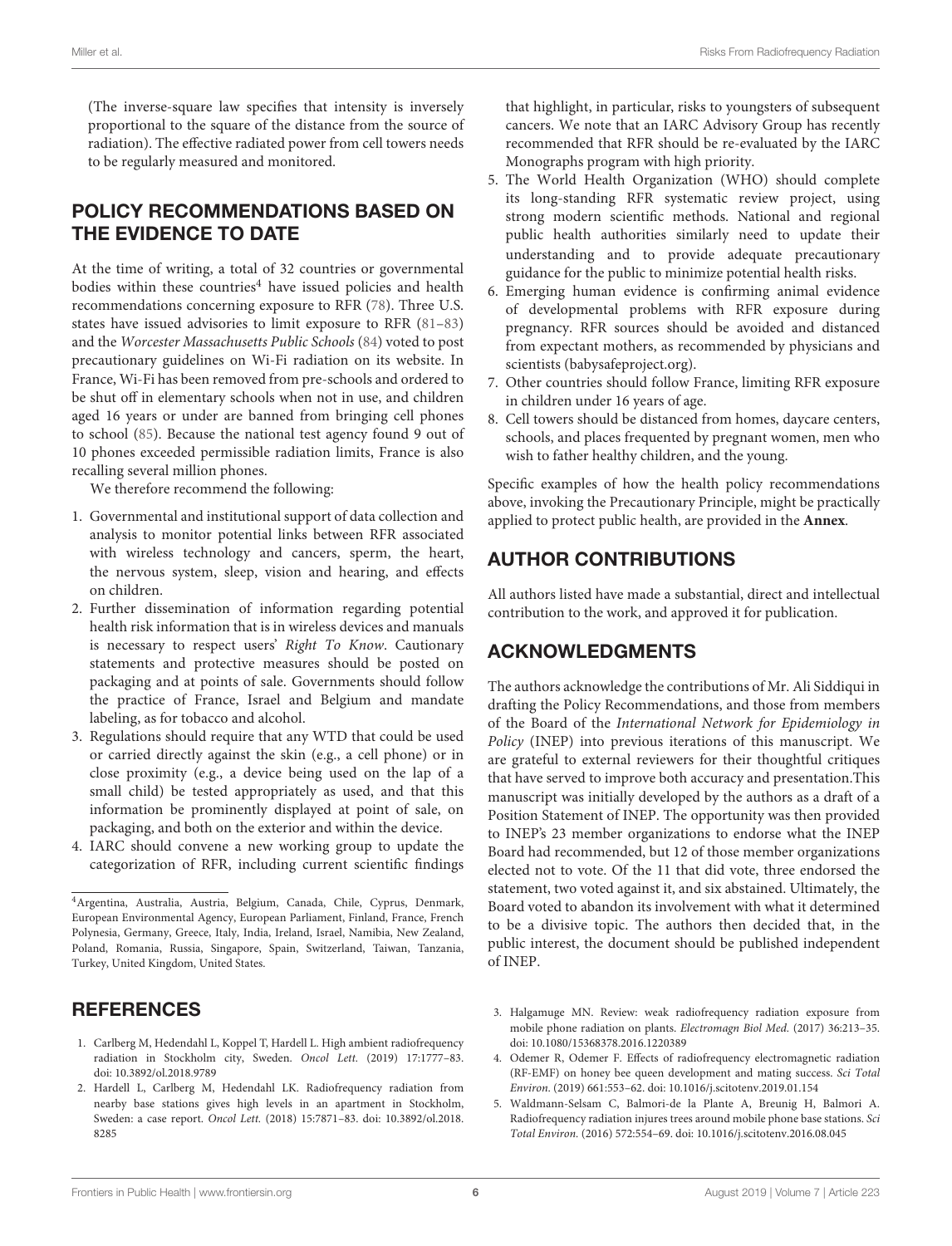- <span id="page-6-0"></span>6. ICNIRP. Guidelines for limiting exposure to time-varying electric, magnetic, and electromagnetic fields (up to 300 GHz). International commission on non-ionizing radiation protection. Health Phys. (1998) 74:494–522.
- <span id="page-6-1"></span>7. IARC. IARC Monographs on the Evaluation of Carcinogenic Risks to Humans. Non-ionizing Radiation, Part 2: Radiofrequency Electromagnetic Fields. Lyon: International Agency for Research on Cancer (2013). p. 102.
- <span id="page-6-2"></span>8. Miller AB, Morgan LL, Udasin I, Davis DL. Cancer epidemiology update, following the 2011 IARC evaluation of radiofrequency electromagnetic fields (Monograph 102). Environ Res. (2018) 167:673–83. doi: [10.1016/j.envres.2018.06.043](https://doi.org/10.1016/j.envres.2018.06.043)
- <span id="page-6-3"></span>9. Hardell L, Carlberg M. Mobile phone and cordless phone use and the risk for glioma - analysis of pooled case-control studies in Sweden, 1997-2003 and 2007-2009. Pathophysiology. (2015) 22:1–13. doi: [10.1016/j.pathophys.2014.10.001](https://doi.org/10.1016/j.pathophys.2014.10.001)
- 10. Hardell L, Carlberg M, Söderqvist F, Kjell HM. Pooled analysis of casecontrol studies on acoustic neuroma diagnosed 1997-2003 and 2007-2009 and use of mobile and cordless phones. Int J Oncol. (2013) 43:1036–44. doi: [10.3892/ijo.2013.2025](https://doi.org/10.3892/ijo.2013.2025)
- <span id="page-6-4"></span>11. Hardell L, Carlberg M, Gee D. Chapter 21: Mobile phone use and brain tumour risk: early warnings, early actions? In: Late Lessons From Early Warnings, Part 2. European Environment Agency, Copenhagen. Denmark (2013). Available online at: [https://www.eea.europa.eu/publications/late](https://www.eea.europa.eu/publications/late-lessons-2/late-lessons-chapters/late-lessons-ii-chapter-21/view)[lessons-2/late-lessons-chapters/late-lessons-ii-chapter-21/view](https://www.eea.europa.eu/publications/late-lessons-2/late-lessons-chapters/late-lessons-ii-chapter-21/view) (accessed August 25, 2018)
- <span id="page-6-5"></span>12. Karipidis K, Elwood M, Benke G, Sanagou M, Tjong L, Croft RJ. Mobile phone use and incidence of brain tumour histological types, grading or anatomical location: a population-based ecological study. BMJ Open. (2018) 8:e024489. doi: [10.1136/bmjopen-2018-024489](https://doi.org/10.1136/bmjopen-2018-024489)
- <span id="page-6-6"></span>13. Nilsson J, Järås J, Henriksson R, Holgersson G, Bergström S, Estenberg J. No evidence for increased brain tumour incidence in the Swedish national cancer register between years 1980-2012. Anticancer Res. (2019) 39:791–6. doi: [10.21873/anticanres.13176](https://doi.org/10.21873/anticanres.13176)
- <span id="page-6-7"></span>14. Gittleman HR, Ostrom QT, Rouse CD, Dowling JA, de Blank PM, Kruchko CA, et al. Trends in central nervous system tumor incidence relative to other common cancers in adults, adolescents, and children in the United States, 2000 to 2010. Cancer. (2015) 121:102–12. doi: [10.1002/cncr.29015](https://doi.org/10.1002/cncr.29015)
- <span id="page-6-8"></span>15. Ostrom QT, Gittleman H, de Blank PM, Finlay JL, Gurney JG, McKean-Cowdin R, et al. Adolescent and young adult primary brain and central nervous system tumors diagnosed in the United States in 2008-2012. Neuro-Oncology. (2016) 18 (suppl. 1):1–50. doi: [10.1093/neuonc/nov297](https://doi.org/10.1093/neuonc/nov297)
- <span id="page-6-9"></span>16. Philips A, Henshaw DL, Lamburn G, O'Carroll MJ. Brain tumours: rise in glioblastoma multiforme incidence in England 1995–2015 suggests an adverse environmental or lifestyle factor. J Public Health Environ. (2018) 2018:7910754. doi: [10.1155/2018/2170208](https://doi.org/10.1155/2018/2170208)
- <span id="page-6-10"></span>17. Central Brain Tumor Registry of the United States. Primary Brain and Other Central Nervous System Tumors Diagnosed in the United States. Annual Reports. 2007–2017. (2017)
- <span id="page-6-11"></span>18. Ostrom QT, Gittleman H, Truitt G, Boscia A, Kruchko C, Barnholtz-Sloan JS. CBTRUS statistical report: primary brain and other central nervous system tumors diagnosed in the United States in 2011–2015. Neuro-Oncology. (2018) 20:1–86. doi: [10.1093/neuonc/noy131](https://doi.org/10.1093/neuonc/noy131)
- <span id="page-6-12"></span>19. Röösli M, Lagorio S, Schoemaker MJ, Schüz J, Feychting M. Brain and salivary gland tumors and mobile phone use: evaluating the evidence from various epidemiological study designs. Annu Rev Public Health. (2019) 40:221–38. doi: [10.1146/annurev-publhealth-040218-044037](https://doi.org/10.1146/annurev-publhealth-040218-044037)
- <span id="page-6-13"></span>20. Söderqvist F, Carlberg M, Hardell L. Review of four publications on the Danish cohort study on mobile phone subscribers and risk of brain tumours. Rev Environ Health. (2012) 27:51–8. doi: [10.1515/reveh-2012-0004](https://doi.org/10.1515/reveh-2012-0004)
- <span id="page-6-14"></span>21. Vrijheid M, Deltour I, Krewski D, Sanchez M, Cardis E. The effects of recall errors and of selection bias in epidemiologic studies of mobile phone use and cancer risk. J Expo Sci Environ Epidemiol. (2006) 16:371–84. doi: [10.1038/sj.jes.7500509](https://doi.org/10.1038/sj.jes.7500509)
- <span id="page-6-15"></span>22. Goedhart G, van Wel L, Langer CE, de Llobet Viladoms P, Wiart J, Hours M, et al. Recall of mobile phone usage and laterality in young people: the multinational Mobi-Expo study. Environ Res. (2018) 165:150–7. doi: [10.1016/j.envres.2018.04.018](https://doi.org/10.1016/j.envres.2018.04.018)
- <span id="page-6-16"></span>23. Brzozek C, Benke KK, Zeleke BM, Abramson MJ, Benke G. Radiofrequency electromagnetic radiation and memory performance: sources of uncertainty

in epidemiological cohort studies. Int J Environ Res Public Health. (2018) 15:E592. doi: [10.3390/ijerph15040592](https://doi.org/10.3390/ijerph15040592)

- <span id="page-6-17"></span>24. Carlberg M, Hardell L. Decreased survival of glioma patients with astrocytoma grade IV (glioblastoma multiforme) associated with long-term use of mobile and cordless phones. Int J Environ Res Public Health. (2014) 11:10790–805. doi: [10.3390/ijerph111010790](https://doi.org/10.3390/ijerph111010790)
- <span id="page-6-18"></span>25. Olsson A, Bouaoun L, Auvinen A, Feychting M, Johansen C, Mathiesen T, et al. Survival of glioma patients in relation to mobile phone use in Denmark, Finland and Sweden. J Neurooncol. (2019) 141:139–49. doi: [10.1007/s11060-018-03019-5](https://doi.org/10.1007/s11060-018-03019-5)
- <span id="page-6-19"></span>26. National Toxicology Program. NTP Technical Report on the Toxicology and Carcinogenesis Studies in Hsd:Sprague-Dawley SD Rats Exposed to Whole-Body Radio Frequency Radiation at a Frequency (900 MHz) and Modulations (GSM and CDMA) Used by Cell Phones. NTP TR 595. (2018). Available online at: [https://ntp.niehs.nih.gov/ntp/about\\_ntp/trpanel/2018/](https://ntp.niehs.nih.gov/ntp/about_ntp/trpanel/2018/march/tr595peerdraft.pdf) [march/tr595peerdraft.pdf](https://ntp.niehs.nih.gov/ntp/about_ntp/trpanel/2018/march/tr595peerdraft.pdf) (accessed August 25, 2018).
- <span id="page-6-20"></span>27. National Toxicology Program. NTP Technical Report on the Toxicology and Carcinogenesis Studies in B6C3F1/N Mice Exposed to Whole-Body Radio Frequency Radiation at a Frequency (1800 MHz) and Modulations (GSM and CDMA) Used by Cell Phones. NTP TR 596. (2018). Available online at: [https://ntp.niehs.nih.gov/ntp/about\\_ntp/trpanel/2018/march/tr596peerdraft.](https://ntp.niehs.nih.gov/ntp/about_ntp/trpanel/2018/march/tr596peerdraft.pdf) [pdf](https://ntp.niehs.nih.gov/ntp/about_ntp/trpanel/2018/march/tr596peerdraft.pdf) (accessed August 25, 2018).
- <span id="page-6-21"></span>28. ICNIRP. ICNIRP Note on Recent Animal Carcinogenesis Studies. Munich (2018). Available online at: [https://www.icnirp.org/cms/upload/publications/](https://www.icnirp.org/cms/upload/publications/ICNIRPnote2018.pdf) [ICNIRPnote2018.pdf](https://www.icnirp.org/cms/upload/publications/ICNIRPnote2018.pdf) (accessed September 29, 2018).
- <span id="page-6-22"></span>29. Melnick RL. Commentary on the utility of the National Toxicology Program study on cellphone radiofrequency radiation data for assessing human health risks despite unfounded criticisms aimed at minimizing the findings of adverse health effects. Environ Res. (2019) 168:1–6. doi: [10.1016/j.envres.2018.09.010](https://doi.org/10.1016/j.envres.2018.09.010)
- <span id="page-6-23"></span>30. Falcioni L, Bua L, Tibaldi E, Lauriola M, De Angelis L, Gnudi F, et al. Report of final results regarding brain and heart tumors in Sprague-Dawley rats exposed from prenatal life until natural death to mobile phone radiofrequency field representative of a 1.8 GHz GSM base station environmental emission. Environ Res. (2018) 165:496–503. doi: [10.1016/j.envres.2018.01.037](https://doi.org/10.1016/j.envres.2018.01.037)
- <span id="page-6-24"></span>31. Lerchl A, Klose M, Grote K, Wilhelm AF, Spathmann O, Fiedler T, et al. Tumor promotion by exposure to radiofrequency electromagnetic fields below exposure limits for humans. Biochem Biophys Res Commun. (2015) 459:585–90. doi: [10.1016/j.bbrc.2015.02.151](https://doi.org/10.1016/j.bbrc.2015.02.151)
- <span id="page-6-25"></span>32. Soffritti M, Giuliani L. The carcinogenic potential of non-ionizing radiations: the cases of S-50 Hz MF, and 1.8 GHz GSM radiofrequency radiation. Basic Clin Pharmacol Toxicol. (2019). doi: [10.1111/bcpt.13215](https://doi.org/10.1111/bcpt.13215)
- <span id="page-6-26"></span>33. West JG, Kapoor NS, Liao SY, Chen JW, Bailey L, Nagourney RA. Multifocal breast cancer in young women with prolonged contact between their breasts and their cellular phones. Case Rep Med. (2013) 2013:354682. doi: [10.1155/2013/354682](https://doi.org/10.1155/2013/354682)
- <span id="page-6-27"></span>34. Akdag M, Dasdag S, Canturk F, Akdag MZ. Exposure to non-ionizing electromagnetic fields emitted from mobile phones induced DNA damage in human ear canal hair follicle cells. Electromagn Biol Med. (2018) 37:66–75. doi: [10.1080/15368378.2018.1463246](https://doi.org/10.1080/15368378.2018.1463246)
- <span id="page-6-28"></span>35. Vijayalaxmi, Prihoda TJ. Comprehensive review of quality of publications and meta-analysis of genetic damage in mammalian cells exposed to nonionizing radiofrequency fields. Radiat Res. [\(2019\) 191:20–30. doi: 10.1667/](https://doi.org/10.1667/RR15117.1) RR15117.1
- <span id="page-6-29"></span>36. Corvi R, Madia F. In vitro genotoxicity testing–can the performance be enhanced? Food Chem Toxicol. (2017) 106:600–8. doi: [10.1016/j.fct.2016.08.024](https://doi.org/10.1016/j.fct.2016.08.024)
- <span id="page-6-30"></span>37. Huss A, Egger M, Hug K, Huwiler-Müntener K, Röösli M. Source of funding and results of studies of health effects of mobile phone use: systematic review of experimental studies. Environ Health Perspect. (2007) 115:1–4. doi: [10.1289/ehp.9149](https://doi.org/10.1289/ehp.9149)
- <span id="page-6-31"></span>38. Redmayne M, Smith E, Abramson MJ. The relationship between adolescents' well-being and their wireless phone use: a cross-sectional study. Environ Health. (2013) 12:90. doi: [10.1186/1476-069X-12-90](https://doi.org/10.1186/1476-069X-12-90)
- <span id="page-6-32"></span>39. Fernández C, de Salles AA, Sears ME, Morris RD, Davis DL. Absorption of wireless radiation in the child versus adult brain and eye from cell phone conversation or virtual reality. Environ Res. (2018) 167:694–9. doi: [10.1016/j.envres.2018.05.013](https://doi.org/10.1016/j.envres.2018.05.013)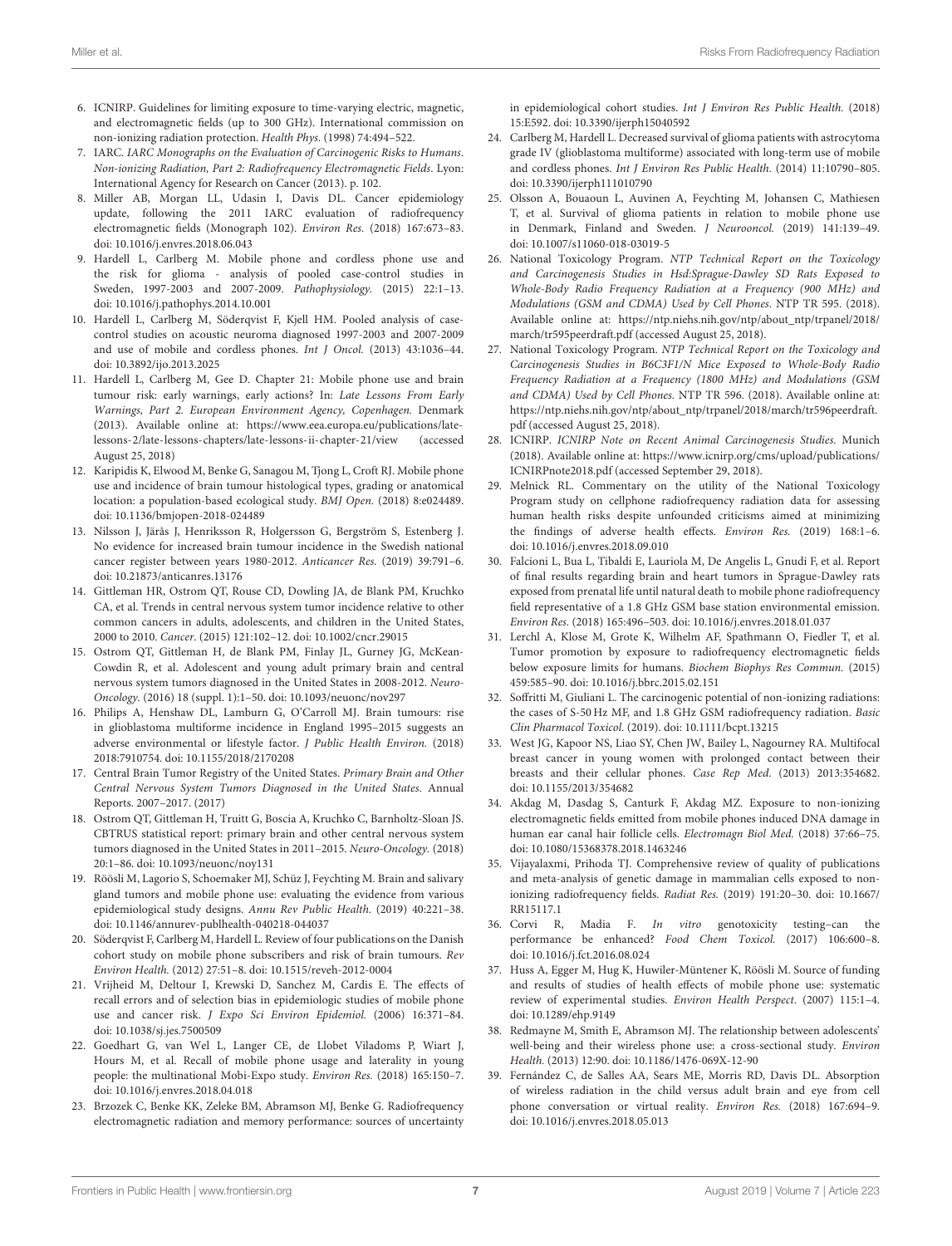- <span id="page-7-0"></span>40. De-Sola Gutiérrez J, Rodríguez de Fonseca F, Rubio G. Cell-phone addiction: a review. Front Psychiatry. (2016) 7:175. doi: [10.3389/fpsyt.2016.00175](https://doi.org/10.3389/fpsyt.2016.00175)
- <span id="page-7-1"></span>41. Divan HA, Kheifets L, Obel C, Olsen J. Prenatal and postnatal exposure to cell phone use and behavioral problems in children. Epidemiology. (2008) 19:523–9. doi: [10.1097/EDE.0b013e318175dd47](https://doi.org/10.1097/EDE.0b013e318175dd47)
- <span id="page-7-2"></span>42. Sudan M, Olsen J, Arah OA, Obel C, Kheifets L. Prospective cohort analysis of cellphone use and emotional and behavioural difficulties in children. J Epidemiol Community Health. (2016) 70:1207–13. doi: [10.1136/jech-2016-207419](https://doi.org/10.1136/jech-2016-207419)
- <span id="page-7-3"></span>43. Walsh JJ, Barnes JD, Cameron JD, Goldfield GS, Chaput JP, Gunnell KE, et al. Associations between 24 hour movement behaviours and global cognition in US children: a cross-sectional observational study. Lancet Child Adolesc Health. (2018) 2:783–91. doi: [10.1016/S2352-4642\(18\)30278-5](https://doi.org/10.1016/S2352-4642(18)30278-5)
- <span id="page-7-4"></span>44. Foerster M, Thielens A, Joseph W, Eeftens M, Röösli M. A prospective cohort study of adolescents' memory performance and individual brain dose of microwave radiation from wireless communication. Environ Health Perspect. (2018) 126:077007. doi: [10.1289/EHP2427](https://doi.org/10.1289/EHP2427)
- <span id="page-7-5"></span>45. Sage C, Burgio E. Electromagnetic fields, pulsed radiofrequency radiation, and epigenetics: how wireless technologies may affect childhood development. Child Dev. (2018) 89:129–36. doi: [10.1111/cdev.12824](https://doi.org/10.1111/cdev.12824)
- <span id="page-7-6"></span>46. Choi KH, Ha M, Ha EH, Park H, Kim Y, Hong YC, et al. Neurodevelopment for the first three years following prenatal mobile phone use, radio frequency radiation and lead exposure. Environ Res. (2017) 156:810–17. doi: [10.1016/j.envres.2017.04.029](https://doi.org/10.1016/j.envres.2017.04.029)
- <span id="page-7-7"></span>47. Byun YH, Ha M, Kwon HJ, Hong YC, Leem JH, Sakong J, et al. Mobile phone use, blood lead levels, and attention deficit hyperactivity symptoms in children: a longitudinal study. PLoS ONE. (2013) 8:e59742. doi: [10.1371/journal.pone.0059742](https://doi.org/10.1371/journal.pone.0059742)
- <span id="page-7-8"></span>48. Meo SA, Almahmoud M, Alsultan Q, Alotaibi N, Alnajashi I, Hajjar WM. Mobile phone base station tower settings adjacent to school buildings: impact on students' cognitive health. Am J Mens Health. (2018) 13:1557988318816914. doi: [10.1177/1557988318816914](https://doi.org/10.1177/1557988318816914)
- <span id="page-7-9"></span>49. Pall ML. Microwave frequency electromagnetic fields (EMFs) produce widespread neuropsychiatric effects including depression. J Chem Neuroanat. (2016) 75:43–51. doi: [10.1016/j.jchemneu.2015.08.001](https://doi.org/10.1016/j.jchemneu.2015.08.001)
- <span id="page-7-10"></span>50. Deniz OG, Suleyman K, Mustafa BS, Terzi M, Altun G, Yurt KK, et al. Effects of short and long term electromagnetic fields exposure on the human hippocampus. J Microsc Ultrastruct. (2017) 5:191–7. doi: [10.1016/j.jmau.2017.07.001](https://doi.org/10.1016/j.jmau.2017.07.001)
- 51. Eghlidospour M, Amir G, Seyyed MJM, Hassan A. Effects of radiofrequency exposure emitted from a GSM mobile phone on proliferation, differentiation, and apoptosis of neural stem cells. Anatomy Cell Biol. (2017) 50:115–23. doi: [10.5115/acb.2017.50.2.115](https://doi.org/10.5115/acb.2017.50.2.115)
- <span id="page-7-11"></span>52. Aldad TS, Gan G, Gao XB, Taylor HS. Fetal radiofrequency radiation exposure from 800-1900 Mhz-Rated cellular telephones affects neurodevelopment and behavior in mice. Sci Rep. (2012) 2:312. doi: [10.1038/srep00312](https://doi.org/10.1038/srep00312)
- <span id="page-7-12"></span>53. Huber R, Treyer V, Borbély AA, Schuderer J, Gottselig JM, Landolt HP, et al. Electromagnetic fields, such as those from mobile phones, alter regional cerebral blood flow and sleep and waking EEG. J Sleep Res. (2002) 11:289–95. doi: [10.1046/j.1365-2869.2002.00314.x](https://doi.org/10.1046/j.1365-2869.2002.00314.x)
- 54. Huber R, Treyer V, Schuderer J, Berthold T, Buck A, Kuster N, et al. Exposure to pulse-modulated radio frequency electromagnetic fields affects regional cerebral blood flow. Eur J Neurosci. (2005) 21:1000–6. doi: [10.1111/j.1460-9568.2005.03929.x](https://doi.org/10.1111/j.1460-9568.2005.03929.x)
- 55. Volkow ND, Tomasi D, Wang GJ, Vaska P, Fowler JS, Telang F, et al. Effects of cell phone radiofrequency signal exposure on brain glucose metabolism. JAMA. (2011) 305:808–13. doi: [10.1001/jama.2011.186](https://doi.org/10.1001/jama.2011.186)
- <span id="page-7-13"></span>56. Kostoff RN, Lau CGY. Combined biological and health effects of electromagnetic fields and other agents in the published literature. Technol Forecast Soc Change[. \(2013\) 80:1331–49. doi: 10.1016/j.techfore.2012.](https://doi.org/10.1016/j.techfore.2012.12.006) 12.006
- <span id="page-7-14"></span>57. Adams JA, Galloway TS, Mondal D, Esteves SC, Mathews F. Effect of mobile telephones on sperm 421 quality: a systematic review and meta-analysis. Environ Int. (2014) 70:106–12. doi: [10.1016/j.envint.2014.04.015](https://doi.org/10.1016/j.envint.2014.04.015)
- <span id="page-7-15"></span>58. Houston BJ, Nixon B, King BV, De Iuliis GN, Aitken RJ. The effects of radiofrequency electromagnetic radiation on sperm function. Reproduction. (2016) 152:R263–76. doi: [10.1530/REP-16-0126](https://doi.org/10.1530/REP-16-0126)
- <span id="page-7-16"></span>59. Kesari KK, Agarwal A, Henkel R. Radiations and male fertility. Reprod Biol Endocrinol. (2018) 16:118. doi: [10.1186/s12958-018-0431-1](https://doi.org/10.1186/s12958-018-0431-1)
- <span id="page-7-17"></span>60. Rago R, Salacone P, Caponecchia L, Sebastianelli A, Marcucci I, Calogero AE, et al. The semen quality of the mobile phone users. J Endocrinol Invest. (2013) 36:970–4. doi: [10.3275/8996](https://doi.org/10.3275/8996)
- <span id="page-7-18"></span>61. Zhang G, Yan H, Chen Q, Liu K, Ling X, Sun L, et al. Effects of cell phone use on semen parameters: results from the MARHCS cohort study in Chongqing, China. Environ Int. [\(2016\) 91:116–21. doi: 10.1016/j.envint.2016.](https://doi.org/10.1016/j.envint.2016.02.028) 02.028
- <span id="page-7-19"></span>62. Gautam R, Singh KV, Nirala J, Murmu NN, Meena R, Rajamani P. Oxidative stress-mediated alterations on sperm parameters in male Wistar rats exposed to 3G mobile phone radiation. Andrologia. (2019) 51:e13201. doi: [10.1111/and.13201](https://doi.org/10.1111/and.13201)
- <span id="page-7-20"></span>63. BioInitiative Working Group. A Rationale for Biologically-Based Exposure Standards for Low-Intensity Electromagnetic Radiation. BioInitiative. (2012) Available online at:<https://www.bioinitiative.org/> (accessed August 25, 2018).
- <span id="page-7-21"></span>64. Belyaev I. Dependence of non–thermal biological effects of microwaves on physical and biological variables: implications for reproducibility and safety standards. In: Giuliani L, Soffritti M, Editors. Non–Thermal Effects and Mechanisms of Interaction Between Electromagnetic Fields and Living Matter, Vol. 5. Bologna: Ramazzini Institute (2010). p. 187–218.
- <span id="page-7-22"></span>65. Barnes F, Greenebaum B. Some effects of weak magnetic fields on biological systems: RF fields can change radical concentrations and cancer cell growth rates. In: IEEE Power Electronics Magazine 3, (March) (2016). p. 60–8.
- 66. Panagopoulos DJ, Johansson O, Carlo GL. Evaluation of specific absorption rate as a dosimetric quantity for electromagnetic fields bioeffects. PLoS ONE. (2013) 8:e62663. doi: [10.1371/journal.pone.0062663](https://doi.org/10.1371/journal.pone.0062663)
- <span id="page-7-23"></span>67. Ying L, Héroux P. Extra-low-frequency magnetic fields alter cancer cells through metabolic restriction. Electromagn Biol Med. (2013) 33:264–75. doi: [10.3109/15368378.2013.817334](https://doi.org/10.3109/15368378.2013.817334)
- <span id="page-7-24"></span>68. Belyaev I, Dean A, Eger H, Hubmann G, Jandrisovits R, Kern M, et al. EUROPAEM EMF guideline 2016 for the prevention, diagnosis and treatment of EMF-related health problems and illnesses. Rev Environ Health. (2016) 31:363–97. doi: [10.1515/reveh-2016-0011](https://doi.org/10.1515/reveh-2016-0011)
- 69. Heuser G, Heuser SA. Functional brain MRI in patients complaining of electrohypersensitivity after long term exposure to electromagnetic fields. Rev Environ Health. (2017) 32:291–9. doi: [10.1515/reveh-2017-0014](https://doi.org/10.1515/reveh-2017-0014)
- <span id="page-7-25"></span>70. Belpomme D, Hardell L, Belyaev I, Burgio E, Carpenter DO. Thermal and non-thermal health effects of low intensity non-ionizing radiation: an international perspective. Environ Pollut. (2018) 242:643–58. doi: [10.1016/j.envpol.2018.07.019](https://doi.org/10.1016/j.envpol.2018.07.019)
- <span id="page-7-26"></span>71. Anonymous. LTE Achieves 39% Market Share Worldwide. (2018). Available online at:<http://www.microwavejournal.com/articles/30603-lte-achieves> (accessed September 29, 2018).
- <span id="page-7-27"></span>72. Rappaport TS, Sun S, Mayzus R, Zhao H, Azar Y, Wang K, et al. Millimeter wave mobile communications for 5G cellular: it will work! IEEE Access. (2013) 1:335–49. doi: [10.1109/ACCESS.2013.2260813](https://doi.org/10.1109/ACCESS.2013.2260813)
- <span id="page-7-28"></span>73. Beltzalel N, Ben Ishai P, Feldman Y. The human skin as a sub-THz receiver - Does 5G pose a danger to it or not? Environ Res. (2018) 163:208–16. doi: [10.1016/j.envres.2018.01.032](https://doi.org/10.1016/j.envres.2018.01.032)
- <span id="page-7-29"></span>74. Russell CL. 5G wireless telecommunications expansion: public health and environmental implications. Environ Res. (2018) 165:484–95. doi: [10.1016/j.envres.2018.01.016](https://doi.org/10.1016/j.envres.2018.01.016)
- <span id="page-7-30"></span>75. Federal Communication Commission. Radio Frequency Safety 13-39 Section 112. 37. First Report and Order March 29, 2013 (2013). Available online at: [https://apps.fcc.gov/edocs\\_public/attachmatch/FCC-13-39A1.pdf](https://apps.fcc.gov/edocs_public/attachmatch/FCC-13-39A1.pdf) (accessed August 25, 2018).
- <span id="page-7-31"></span>76. Alster N. Captured Agency: How the Federal Communications Commission Is Dominated by the Industries It Presumably Regulates. Cambridge, MA: Edmond J. Safra Center for Ethics Harvard University (2015).
- <span id="page-7-32"></span>77. Institute of Electrical and Electronic Engineers. (IEEE)IEEE c95.1 IEEE Standard for Safety Levels with respect to Human Exposure to Radio Frequency Electromagnetic Fields, 3 kHZ to 300 GHz. (1991) Available online at: [https://ieeexplore.ieee.org/document/1626482/\(](https://ieeexplore.ieee.org/document/1626482/)accessed August 25, 2018).
- <span id="page-7-33"></span>78. Environmental Health Trust. Database of Worldwide Policies on Cell Phones, Wireless and Health (2018) Available online at: [https://ehtrust.org/policy/](https://ehtrust.org/policy/international-policy-actions-on-wireless/) [international-policy-actions-on-wireless/](https://ehtrust.org/policy/international-policy-actions-on-wireless/) (accessed August 25, 2018).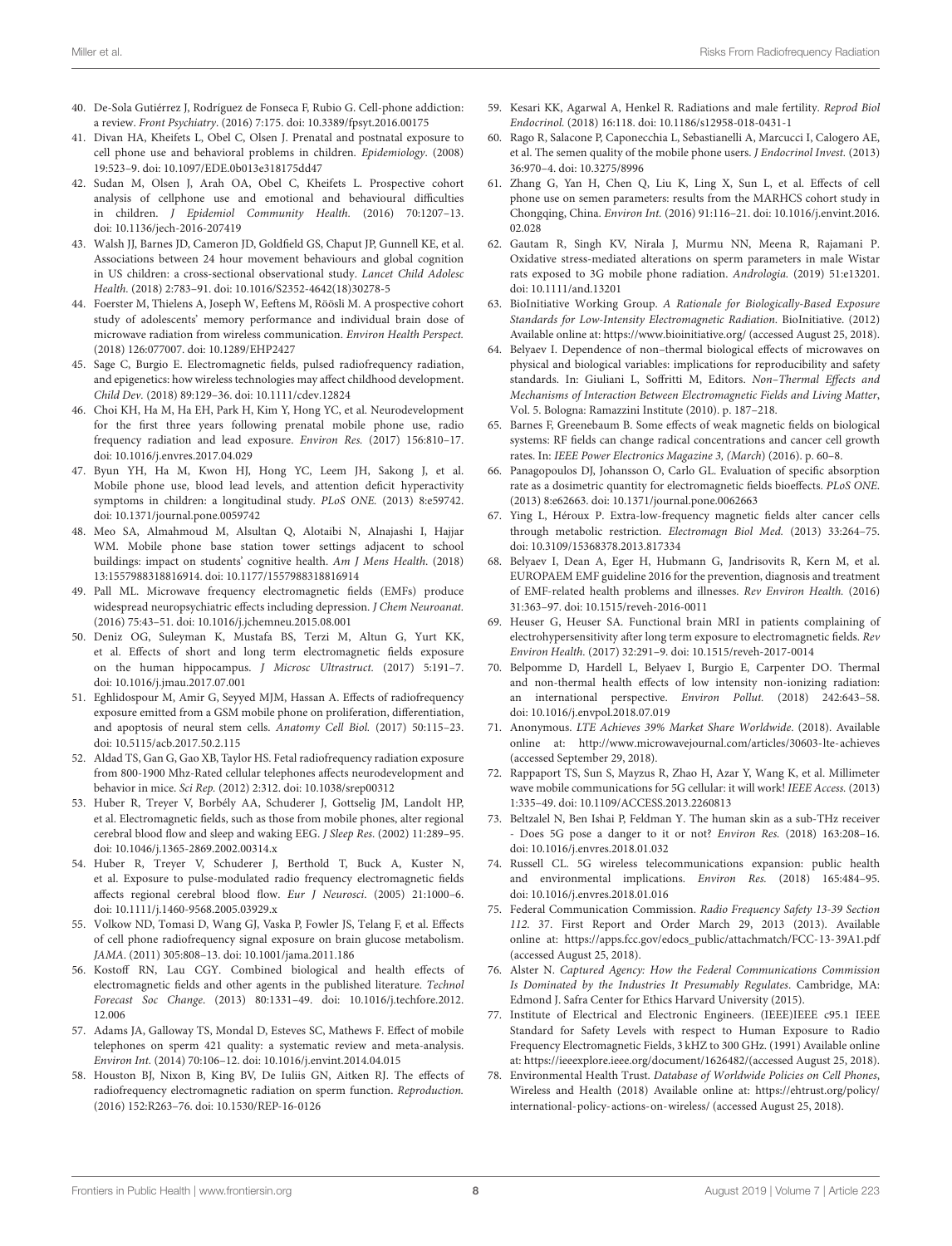- <span id="page-8-0"></span>79. Leach V, Weller S, Redmayne M. Database of bio-effects from non-ionizing radiation. A novel database of bio-effects from non-ionizing radiation. Rev Environ Health. (2018) 33:273–80. doi: [10.1515/reveh-2018-0017](https://doi.org/10.1515/reveh-2018-0017)
- <span id="page-8-1"></span>80. EMF Portal of the RWTH Aachen University. (2018). Available online at: <https://www.emf-portal.org/en> (accessed October 10, 2018).
- <span id="page-8-2"></span>81. CDPH. CDPH Issues Guidelines on How to Reduce Exposure to Radio Frequency Energy from Cell Phones. (2017) Available online at: [https://www.](https://www.cdph.ca.gov/Programs/OPA/Pages/NR17-086.aspx) [cdph.ca.gov/Programs/OPA/Pages/NR17-086.aspx](https://www.cdph.ca.gov/Programs/OPA/Pages/NR17-086.aspx) (accessed August 25, 2018).
- 82. Connecticut Department of Public Health. Cell Phones: Questions and Answers about Safety. (2017) Available online at: [https://portal.ct.gov/-/](https://portal.ct.gov/-/media/Departments-and-Agencies/DPH/dph/environmental_health/eoha/Toxicology_Risk_Assessment/050815CellPhonesFINALpdf.pdf?la=en) [media/Departments-and-Agencies/DPH/dph/environmental\\_health/eoha/](https://portal.ct.gov/-/media/Departments-and-Agencies/DPH/dph/environmental_health/eoha/Toxicology_Risk_Assessment/050815CellPhonesFINALpdf.pdf?la=en) [Toxicology\\_Risk\\_Assessment/050815CellPhonesFINALpdf.pdf?la=en](https://portal.ct.gov/-/media/Departments-and-Agencies/DPH/dph/environmental_health/eoha/Toxicology_Risk_Assessment/050815CellPhonesFINALpdf.pdf?la=en) (accessed August 25, 2018).
- <span id="page-8-3"></span>83. Massachusetts, United States of America. Legislative Update on Bills on Wireless and Health. (2017) Available onlilne at: [https://ehtrust.org/](https://ehtrust.org/massachusetts-2017-bills-wireless-health/) [massachusetts-2017-bills-wireless-health/](https://ehtrust.org/massachusetts-2017-bills-wireless-health/) (accessed August 25, 2018).
- <span id="page-8-4"></span>84. Worcester School Committee Precautionary Option on Radiofrequency Exposure. (2017). Available online at: [http://wpsweb.com/sites/default/files/](http://wpsweb.com/sites/default/files/www/school_safety/radio_frequency.pdf) [www/school\\_safety/radio\\_frequency.pdf](http://wpsweb.com/sites/default/files/www/school_safety/radio_frequency.pdf) (accessed August 25, 2018).
- <span id="page-8-5"></span>85. Samuel H. The Telegraph. France to Impose Total Ban on Mobile Phones in Schools. (2018). Available online at: [https://www.telegraph.co.uk/news/2017/](https://www.telegraph.co.uk/news/2017/12/11/france-impose-total-ban-mobile-phones-schools/)

[12/11/france-impose-total-ban-mobile-phones-schools/](https://www.telegraph.co.uk/news/2017/12/11/france-impose-total-ban-mobile-phones-schools/) (accessed August 25, 2018).

<span id="page-8-6"></span>86. Moskowitz JM. Berkeley Cell Phone "Right to Know" Ordinance. (2014). Available online at: [https://ehtrust.org/policy/the-berkeley-cell](https://ehtrust.org/policy/the-berkeley-cell-phone-right-to-know-ordinance)[phone-right-to-know-ordinance](https://ehtrust.org/policy/the-berkeley-cell-phone-right-to-know-ordinance) and Available online at: [https://www.](https://www.saferemr.com/2014/11/berkeley-cell-phone-right-to-know.html) [saferemr.com/2014/11/berkeley-cell-phone-right-to-know.html](https://www.saferemr.com/2014/11/berkeley-cell-phone-right-to-know.html) (accessed September 29, 2018).

**Conflict of Interest Statement:** The authors declare that this manuscript was drafted in the absence of any commercial or financial relationships that could be construed as a potential conflict of interest, although subsequent to its preparation, DD became a consultant to legal counsel representing persons with glioma attributed to radiation from cell phones.

Copyright © 2019 Miller, Sears, Morgan, Davis, Hardell, Oremus and Soskolne. This is an open-access article distributed under the terms of the [Creative Commons Attribution License \(CC BY\).](http://creativecommons.org/licenses/by/4.0/) The use, distribution or reproduction in other forums is permitted, provided the original author(s) and the copyright owner(s) are credited and that the original publication in this journal is cited, in accordance with accepted academic practice. No use, distribution or reproduction is permitted which does not comply with these terms.